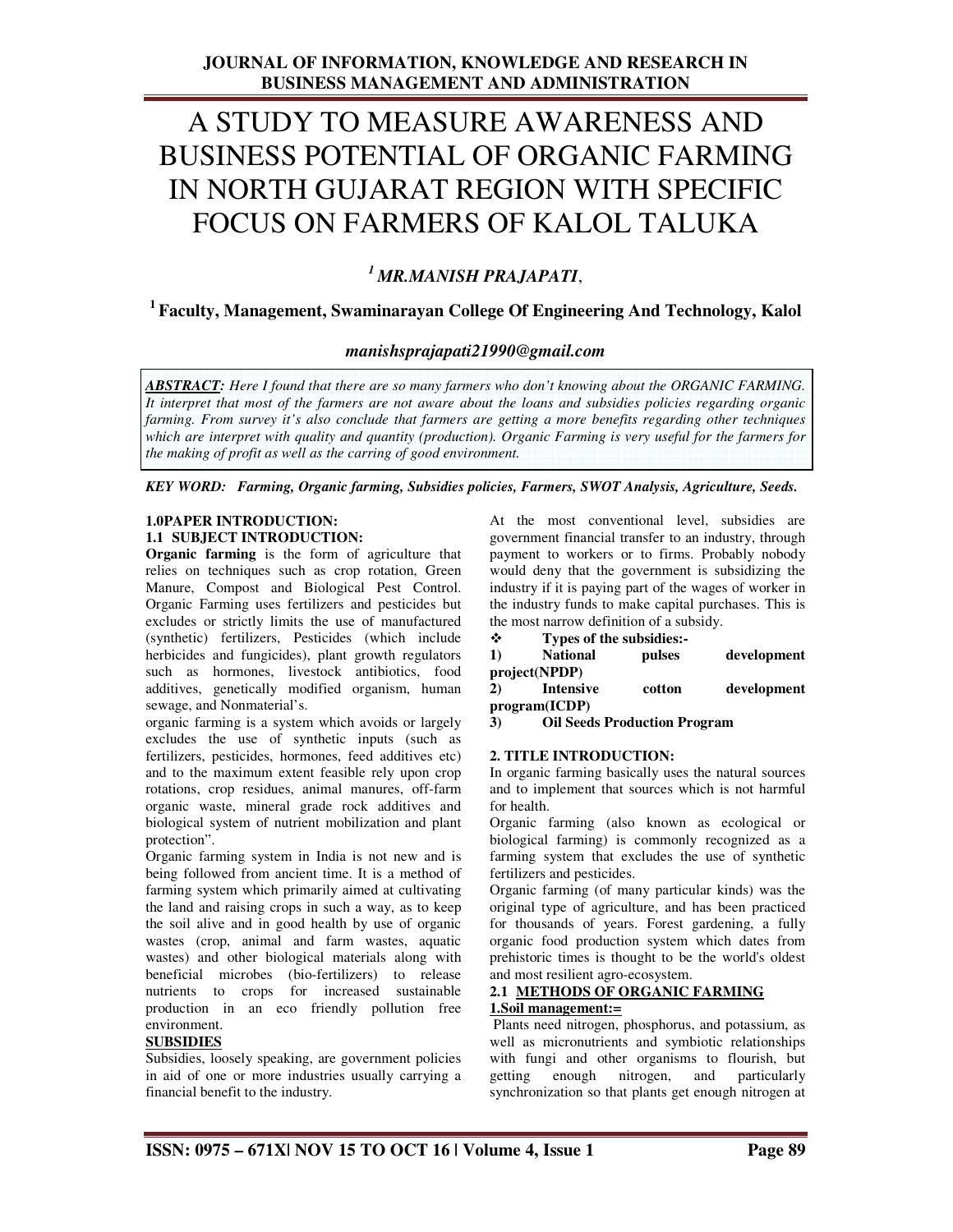## **JOURNAL OF INFORMATION, KNOWLEDGE AND RESEARCH IN BUSINESS MANAGEMENT AND ADMINISTRATION**

the right time (when plants need it most), is likely the greatest challenge for organic farmers.

#### 2.Weed management:=

Organic weed management promotes weed suppression, rather than weed elimination, by enhancing crop competition and phytotoxic effects on weeds. Organic farmers integrate cultural, biological, mechanical, physical and chemical tactics to manage weeds without synthetic herbicides.

Organic standards require rotation of annual crops, meaning that a single crop cannot be grown in the same location without a different, intervening crop. Organic crop rotations frequently include weedsuppressive cover crops and crops with dissimilar life cycles to discourage weeds associated with a particular crop. Organic farmers strive to increase soil organic matter content, which can support microorganisms that destroy common weed seeds.

## 3.**Crop Rotation**

 $\checkmark$  Crop rotation means having times where the fertility of the soil is being built up and times where crops are grown which remove nutrients

 $\checkmark$  Crop rotation also helps a variety of natural predators to survive on the farm.

#### **4.Composting**

 $\checkmark$  Compost is organic matter (plant and animal residues) which has been rotted down by the action of bacteria and other organisms, over a period of time

 $\checkmark$ Compost improves the structure of the soil

 $\checkmark$  Compost improves soil fertility by adding nutrients and by making it easier for plants to take up the nutrients already in the soil

 $\checkmark$  Compost improves the soil's ability to hold water

 $\checkmark$  Provide nutrients for plants but do not improve soil structure

#### **5.Mulching**

 $\overline{\checkmark}$  Mulching means covering the ground with a layer of loose material such as compost, manure, straw, dry grass, leaves or crop residues.

 $\checkmark$ How to use mulches?

 $\checkmark$ Always apply mulches to a warm, wet soil

 $\checkmark$  Care should be taken as to the thickness of the mulch applied

 $\checkmark$  To clear an area of land of persistent weeds a layer of 10cm or more can be used.

#### **6.Green manure**

 $\checkmark$  Green manures, often known as cover crops, are plants which are grown to improve the structure, organic matter content and nutrient content of the soil  $\checkmark$  They are grown for their green leafy material which is high in nutrients and provides soil

- cover  $\checkmark$
- Green manures  $\checkmark$
- Improve the ability of the soil to hold water
- $\checkmark$ Control soil erosion
- $\checkmark$ Improve soil structure.

## **2.2 SWOT analysis of organic farming in India:- Strength:-**

- Indigenous farming systems
- Large labour force
- Low cost of production

• Availability of technologies for organic production

- Agro bio diversity of india
- Strongly motivated and committed organic

sector

**Weakness:-**

• Poor image marketing

• Lack of awareness of benefits of organic farming

- Lack of resource
- Lack of added value

Small quantities and irregular supply limit market opportunities

- Focus on high value crops
- Donor dependency
- Availibilty of clean and appropriate seeds.
- Some crops are very difficult to produce

### **Opportunities:-**

• Availability of uncontaminated land

• Increasing intrest in organic agriculture

• Increasing global demand for organic produce

• Government support in policy programmes for organic agriculture.

• Capital accumulation.

## **Threats:-**

- Market threats
- Incoherent government policies

• Pressure from commercial forces to lower standards of organic agriculture.

## • International competition.

**SCOPE OF THE STUDY**

The present study is limited to a particular geographic region Kalol Taluka as well as useful for Gujarat and all over the India.

This study is used for the future anticipation of the increase the organic farming in the Gujarat and also the whole India.

Here we are suggesting that the scope of this study can be enhanced in future from regional to the national level and more farmers are aware about the scope of the organic farming.

• So, in the India most of the peoples are doing the farming and most of the exporting is based on the farming.

The farmers are aware the new technologies of the farming and the future scope of the new farming techniques.

# **3. RESEARCH OBJECTIVES**<br>**1.** To identify

**1.** To identify that how many farmers are aware about the organic farming at Kalol Taluka.

**2.** To identify the users and to evaluate the development of organic farming at Kalol Taluka.